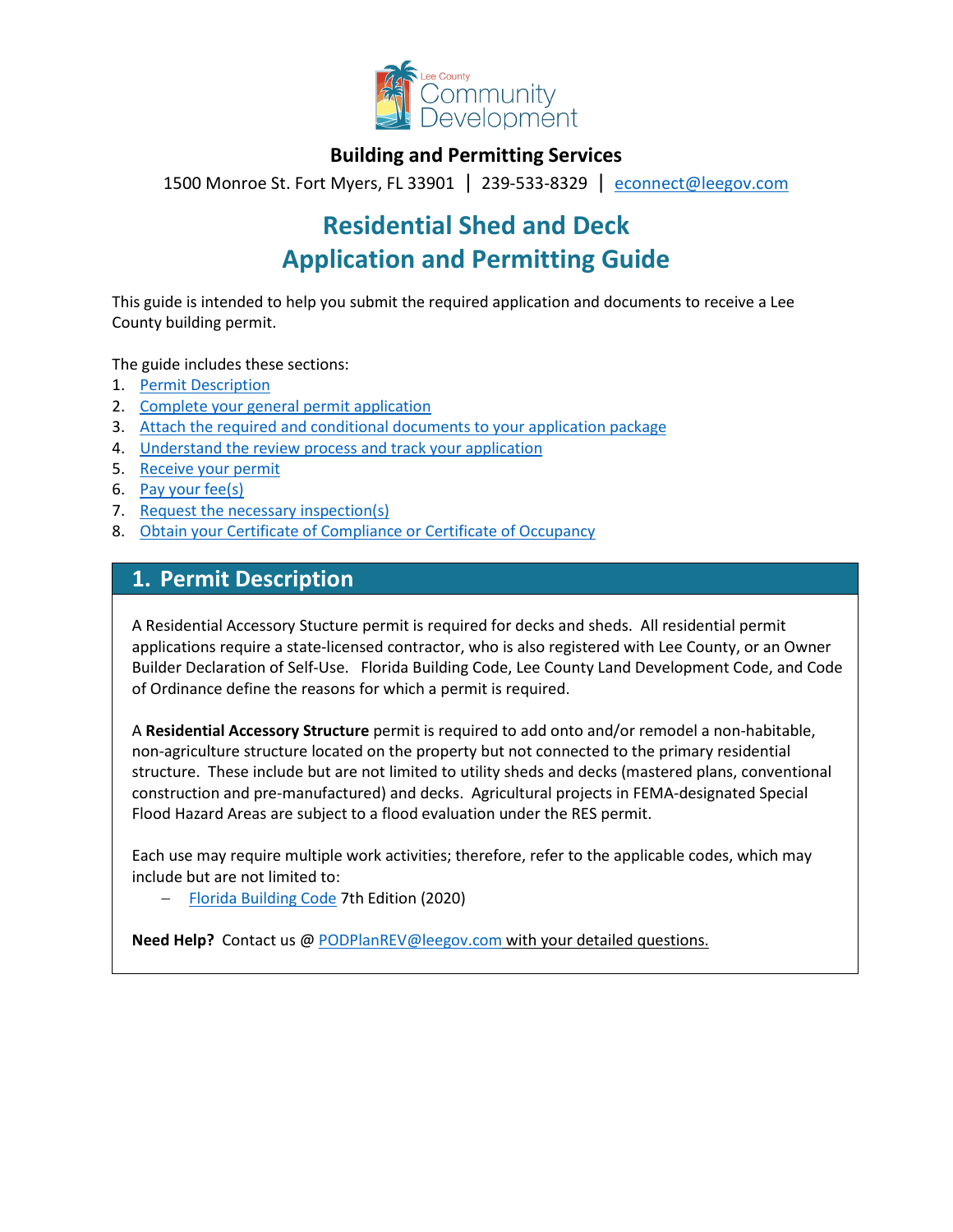## <span id="page-1-0"></span>**2. Complete the General Permit Application**

*A complete application package consists of the application (paper or online) and all required supporting documents.*

All applicants are encouraged to use Lee County's eConnect online permitting system to apply for permits. **CONTRACTORS ARE REQUIRED TO USE ECONNECT.**

### **A. Paper Application Package**

Paper applications can only be submitted by Owner-Builders. Complete the [paper application](https://www.leegov.com/dcd/PermittingDocs/ResBuildingPermitApp.pdf) and attach all of the required and conditional documents described in this guide, including the [Owner-](https://www.leegov.com/dcd/PermittingDocs/OwnerBldrDisclosure.pdf)[Builder Disclosure Statement.](https://www.leegov.com/dcd/PermittingDocs/OwnerBldrDisclosure.pdf) INCLUDE THREE COLLATED SETS OF PLANS for paper submissions.

A paper application package must be submitted in person to the Building Department. The office is located at the Lee County Public Works Building, first floor, 1500 Monroe St., Fort Myers, FL 33901.

### **B. eConnect Application Package (Electronic Submission)**

**Register for eConnect**

To apply for a Lee County permit online, you must first register at [eConnect.](https://accelaaca.leegov.com/aca/) Instructions for **New Users: Register for an Account** are included on the eConnect login page.

Review the **eConnect Users Guide** for more details about using eConnect.

Also see **eConnect Instructions** highlighted throughout this guide.

#### **eConnect Steps**

Once you have logged into [eConnect,](https://accelaaca.leegov.com/aca/) select the *Permitting* menu to *Create an Application*. Review the general disclaimer terms and select the checkbox to *Continue Application*.

#### **1. Select a Record Type**

On the *Select a Record Type* screen, select **Residential (single, two-family attached, duplex)**>> **Residential Accessory Structure (New, Addition or Remodel)**

Or search on the term *Residential*. Select the radio button and *Continue Application*.

- **2. Provide the Property Information** (\* indicates required fields) to identify the property for which the permit will be used. Lookup the property information using one of the options below, then click *Search:*
	- Address (using the required fields Street No., Street Name); or
	- Parcel (using Parcel Number).

**eConnect Instructions:** If multiple addresses are found, they will be displayed in the *Address Search Result List.* Use the radio button to select the desired record, then click *Select.*

Once search results are displayed, the other fields on the screen will automatically populate. Review information for accuracy and *Continue Application.*

#### **3. Applicant and Contacts**

If a licensed contractor is providing the service for this permit, they must have either a Stateissued license registered with Lee County or have a Lee County-issued certificate of competency. Both require a current Certificate of Insurance for liability and workers' compensation AND/OR a current workers' compensation exemption status with the State of Florida. Verify Lee County contractor registration at [Contractor Search](https://www.leegov.com/dcd/ContLic/ActCont) or contact Contractor Licensing at [ContractorLicensing@leegov.com](mailto:ContractorLicensing@leegov.com) or 239-533-8895.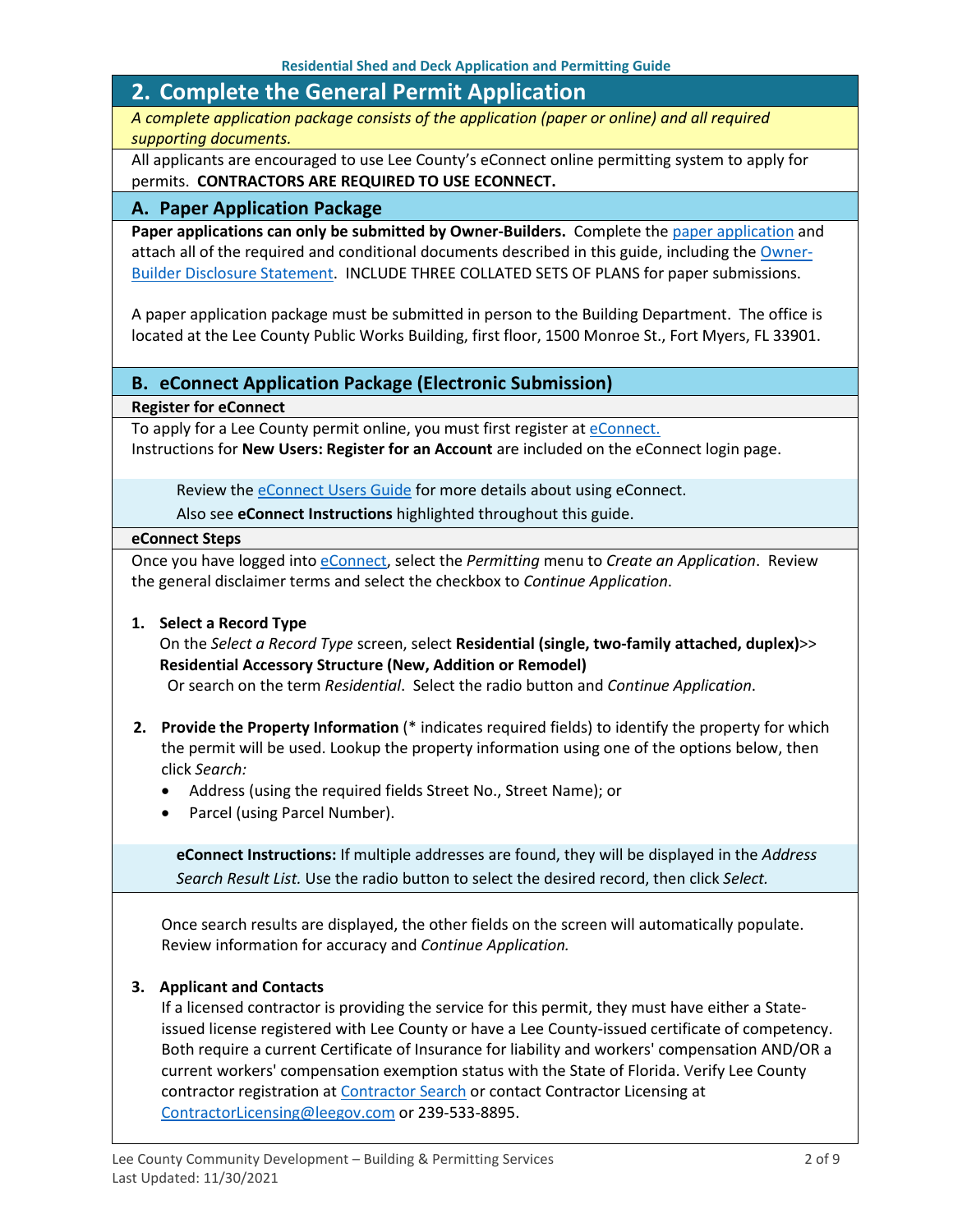Note: If the applicant is an owner-builder and not a licensed contractor, a[n Owner-Builder](https://www.leegov.com/dcd/PermittingDocs/OwnerBldrDisclosure.pdf)  [Disclosure Statement](https://www.leegov.com/dcd/PermittingDocs/OwnerBldrDisclosure.pdf) must be attached to the application.

To associate the Applicant and Contact(s) with the permit application, use either: *Select from Account* or *Add New*.

Note: The Applicant listed in eConnect will receive all notifications from the County related to their application.

#### **4. Project Detail Fields**

Complete all applicable fields. An explanation of certain fields has been provided below for your reference.

- **Project Name:** What is the name of the project?
- For Residential Projects input the name of the community/subdivision or city as the Project Name
- **Brief Description of Proposed Work:** Provide enough detail for the reviewer to understand the permit-related details of the project and *Continue Application.*

**Residential Accessory Structure (New, Addition or Remodel)**

• **Type of Use:** 

(Options: *AG Floodplain,Aluminum Carport, Deck, Detached Garage, Garage Door, Glass Room, Greenhouse, Pole Barn, Pool Enclosure, Screen Room, Shed (Conventional Construction), Shed (Pre-manufactured), Structural Slab, Unenclosed Structure (other than aluminum), Utility Room, Vinyl Room*)

- **Estimated Construction Value:**
- **Private Provider Plan Review**: Is the plan being reviewed by a private provider? If yes, the Private Provider Compliance Affidavit and Notice to Building Officials of the Use Private Provider form must be submitted with this application. [Notice to Private Providers](https://www.floridabuilding.org/fbc/committees/Private_Providers/Private_Providers.htm) (Options: *Yes* or *No*).
- **Private Provider Inspections**: Will the project be inspected by a private provider? Note: Private Provider Inspections are required if electing to use Private Provider Review services.

(Options: *Yes* or *No*).

- **Will the applicant recycle the construction debris?:** (Options: *Yes* or *No*).
- **Drainage Plan Req'd:** (Options: *Yes* or *No*).
- **Plans Mastered:** (Options: *Yes* or *No*).
- **Master #:**
- **Work Area Square Feet:**
- **Directions:** Provide directions to the property and the specific structure being permitted.

#### **5. Attachments/Documents**

- For Electronic Submittals: In the *Attachments* window, *Add* the required and conditional documents.
- For Paper Submittals: Provide the completed application, the Owner Builder Disclosure Statement and any other required and conditional documents.

(Use list of documents in Section 3.)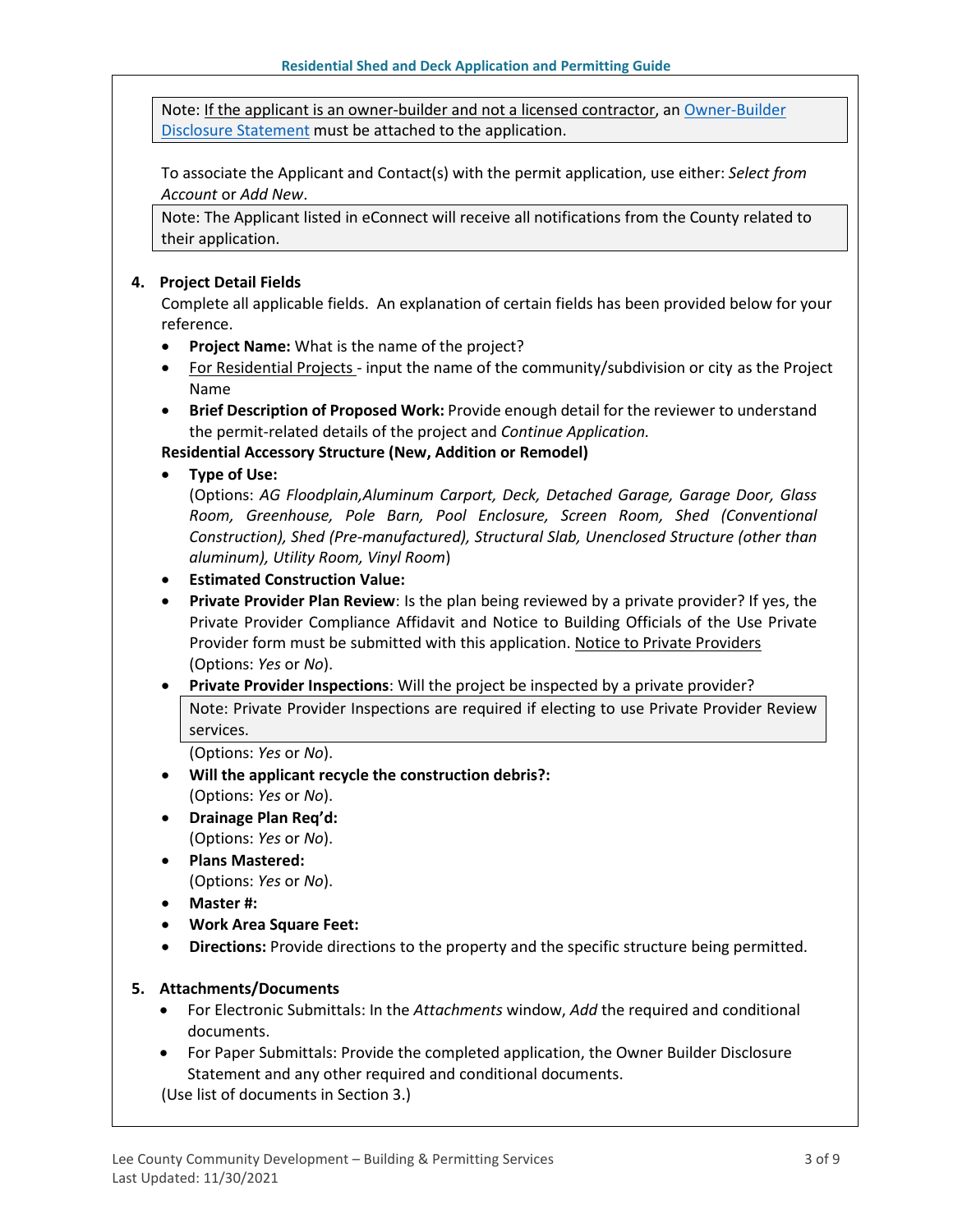## <span id="page-3-0"></span>**3. Attach Required and Conditional Documents**

*Notice: Lee County may request additional supporting documentation to process the permit. Additional restrictions applicable to this property may be found in public records, and there may be additional permits required from other governmental entities such as water management districts, state or federal agencies.*

## **Required Documents**

### **1. Site Plan**

Plans must be drawn to scale  $(1/8" = 1'$  minimum) with a scale legend and north arrow, and must include:

- All four lot corners, lot lines and dimensions;
- Location and name of streets or drives bordering the lot;
- Bodies of water within 25 feet of the project with the mean high tide line, edge of water and labeled with the type of water body (for example: lake, creek, canal, river, Gulf);
- Location and size of existing and proposed building(s) including:
- Setbacks (distance)need to be shown from all property lines (both sides, front, and rear) to the proposed new shed/deck
- Location of all easements on the lot.

## **2. Plans**

Plans for sheds and decks have three options:

1. Conventional Construction

Signed and sealed engineered plans, done by a Florida state registered Design Professional, and comply with the current Florida Building Code.

\**Construction drawings can be used for the deck if the deck is 30" inches or less in height from grade and is not in a "V" Flood Zone, or if the deck does not have stairs with four or more risers requiring hand rails.*

## 2. Pre-Fabricated Sheds

Submit the DCA Approved Plans (include the Plan Tracking # in the application Description of Work) and a signed and sealed engineered plans set of tie down/anchoring details, done by a Florida state registered Design Professional. *\*If pre-approved Master tie down/anchoring plans are being used, provide the master tie down record number.* 

**Tip:** If you will be installing/assembling a Pre-Fabricated shed, before you make your purchase, you'll need to verify the shed you are purchasing is pre-approved by the [State of Florida.](https://www.floridabuilding.org/mb/mb_plan_srch.aspx) To find this information, visit floridabuilding.org and click on Manufactured Buildings. Submit the Plan Tracking # with your permit application. *The wind speed and exposure of the shed must be equal to or greater than the required wind speed and exposure for the proposed location*\*.

- If the shed does not include anchoring details (some already include this detail) you will need to submit engineered anchoring details which comply with the current Florida Building Code with your permit application.
- The wind speed of the shed must meet the current Florida Building Code requirements. You may visit https://hazards.atcouncil.org/ for information regarding a proposed location.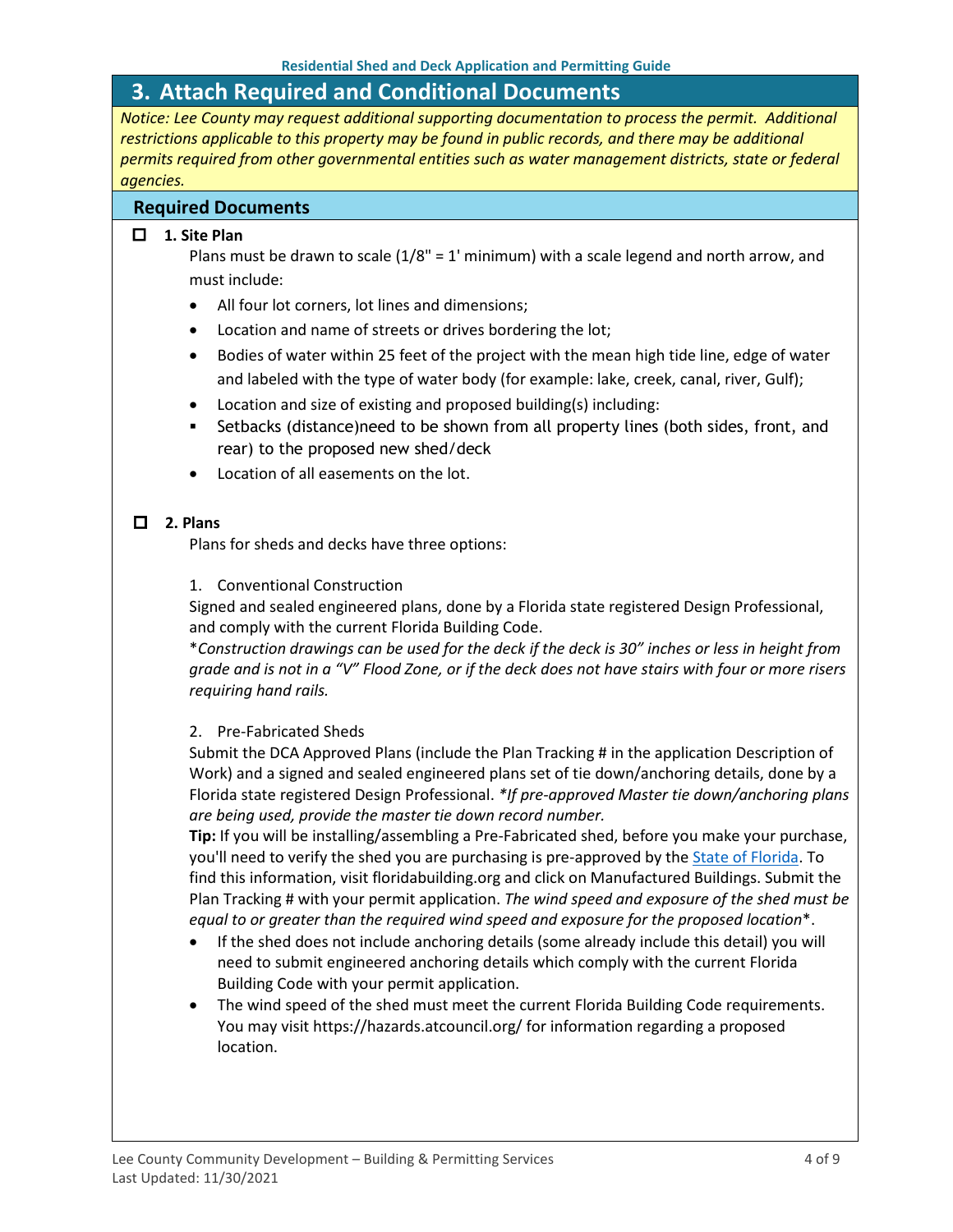3. Lee County's Mastered Plans

See below for Lee County's Master Shed and Deck Plans. Provide the Master number and the description of the plan you are utilizing. SHED - RESMSTR2021-00001

- [8' Masonry on Slab](https://www.leegov.com/dcd/Documents/BldPermitServ/RESMSTR2021-00001/LC%208%20Masonry.pdf)
- [8' Wood Frame on Slab](https://www.leegov.com/dcd/Documents/BldPermitServ/RESMSTR2021-00001/LC%208%20Wood.pdf)
- [12' Masonry on Slab](https://www.leegov.com/dcd/Documents/BldPermitServ/RESMSTR2021-00001/LC%2012%20Masonry.pdf)
- [12' Wood On Slab](https://www.leegov.com/dcd/Documents/BldPermitServ/RESMSTR2021-00001/LC%2012%20Wood.pdf)
- [12' Wood on Post](https://www.leegov.com/dcd/Documents/BldPermitServ/RESMSTR2021-00001/LC%2012%20Wood%20Raised%20Posts.pdf)
- [12' Wood on Skids w/ Anchor](https://www.leegov.com/dcd/Documents/BldPermitServ/RESMSTR2021-00001/LC%2012%20Wood%20Raised%20Skids.pdf)
- 16' [Masonry on Slab](https://www.leegov.com/dcd/Documents/BldPermitServ/RESMSTR2021-00001/LC%2016%20Masonry.pdf)
- [16' Wood on Slab](https://www.leegov.com/dcd/Documents/BldPermitServ/RESMSTR2021-00001/LC%2016%20Wood.pdf)

#### DECK – RESMSTR2021-00002

- [10' Deck/Deck Addition with Guardrails and Stairs](https://www.leegov.com/dcd/Documents/BldPermitServ/RESMSTR2021-00002/LC%2010%20Deck.pdf)
- [16' Deck/Deck Addition with Guardrails and Stairs](https://www.leegov.com/dcd/Documents/BldPermitServ/RESMSTR2021-00002/LC%2016%20Deck.pdf)

## **Conditional Required Documents**

**3. No Rise Certificate**

If work is being done within a regulatory Floodway and involves land disturbing activity (e.g. moving dirt), including fill, new construction, substantial improvements, and other development, an analysis is required showing that the proposed work will not increase the base flood elevation. The analysis (known as a No-Rise or No-Impact Certification) is to be submitted, reviewed, and subsequently approved by the Floodplain Administrator. This analysis must be signed and sealed by a Florida licensed engineer and is to be submitted with the Site Plan. Please review this website for more information: <https://www.leegov.com/dcd/flood/firm/zones/regulatoryfloodway/>

To determine if the parcel for your worksite is in a Floodway, go to the LeeSpinS website [\(https://leegis.leegov.com/LeeSpInS/\)](https://leegis.leegov.com/LeeSpInS/); search by STRAP #, Folio ID, Owner, or Address – results returned with icons across the bottom; click on the Flood Info icon; then click on Flood Info to retrieve a report; in the 3<sup>rd</sup> column of the FIRM Floodway row you will see either 'FLOODWAY', 'OUTSIDE FLOODWAY', or the name of a Municipality (such as 'City of Fort Myers'). FLOODWAY means that your parcel is in a Floodway; OUTSIDE FLOODWAY means that your parcel is not in a Floodway; and the municipality name means that you will need to contact that municipality to determine if your worksite is in a Floodway. You may also see a percentage (%) next to FLOODWAY or OUTSIDE FLOODWAY. These numbers show the percentage of the parcel that is in, or out of, the Floodway.

Lee County contact information: (239) 533-8585

Municipality contact information:

- City of Bonita Springs (239) 444-6150
- City of Cape Coral (239) 574-0553
- City of Fort Myers (239) 321-7925
- City of Sanibel (239) 472-3700
- Village of Estero (239) 221-5036
- Town of Fort Myers Beach (239) 765-0202

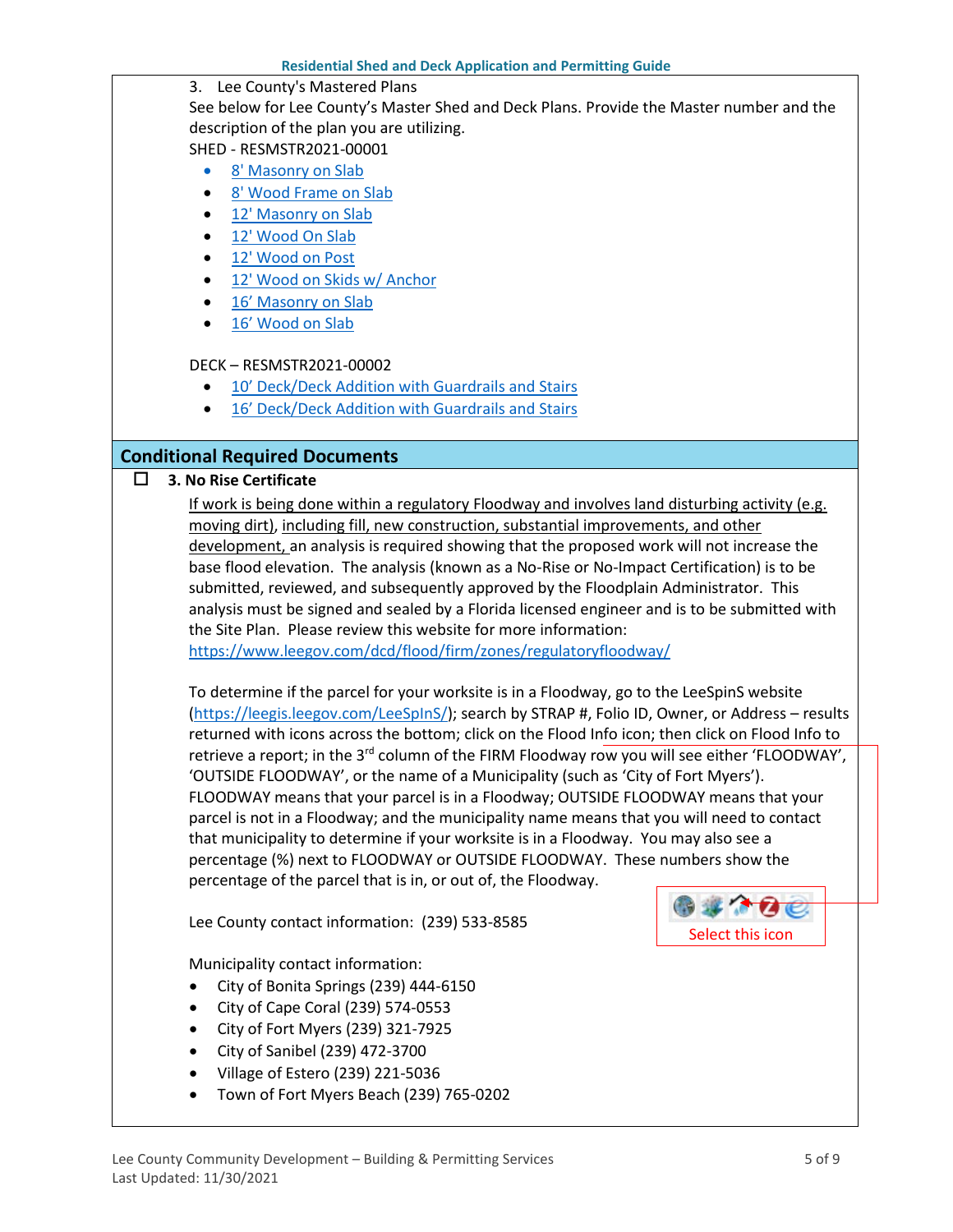#### **4. Owner-Builder Disclosure Statement**

If the installer is not using a licensed contractor and will act as an owner-builder, submit an [Owner-Builder Disclosure Statement.](https://www.leegov.com/dcd/PermittingDocs/OwnerBldrDisclosure.pdf)

#### **5. Proof of Ownership**

If the ownership information on the permit application does not match the property owner information on the Lee County Property Appraiser's website [\(http://www.leepa.org\)](http://www.leepa.org/), submit proof of ownership, for example, a recorded Warranty Deed.

### **6. Permission Letter from Owner / HOA**

If the project is being done by a tenant or on property regulated by a home owners association, submit a letter verifying the owner or HOA's permission to proceed. It must include:

- − Address of the project site;
- − Type of work/permit that is being requested;
- − Statement that the owner or HOA approves of the work/permit being done and gives permission to tenant/contractor to do the work;
- − Permit number if already available; and
- − Signature of property owner or authorized HOA official.

#### **Tip**:

Condo or homeowner associations usually have their own form for this permission process.

#### **7. Historical Architectural Review.**

If the project is within a Historic District or is a Designated Historic Property, follow the regulations for **Designated Historic Districts** on the Lee County website. Please contact [DCDHistoric@leegov.com](mailto:DCDHistoric@leegov.com) if you have questions.

#### **8. Vegetation Permit**

If the project is on property in unincorporated Lee County that is over 5 acres, over 2 acres on Pine Island, or any property on a barrier island, then a permit is required for the removal of vegetation and protection of endangered species. For more information, please review the [Environmental Sciences](https://www.leegov.com/dcd/es) section of the website and [Application Information and Authorization](https://www.leegov.com/dcd/es/apps)  [Letter.](https://www.leegov.com/dcd/es/apps) Please contac[t PODEnvVeg@leegov.com](mailto:PODEnvVeg@leegov.com) if you have questions.

#### **9. Notice of Commencement**

If project value is \$2,500 or more, submit the completed [Notice of Commencement](https://www.leegov.com/dcd/PermittingDocs/NoticeofCommencement.pdf) to the Lee County Clerk of Court to provide notice that improvement will be made to a real property. **Permit cannot be issued until this notice is recorded with the Lee County Clerk of Court. Tip:** Complete this as soon as possible; the lack of a Notice of Commencement submission commonly holds up issuance of the permit.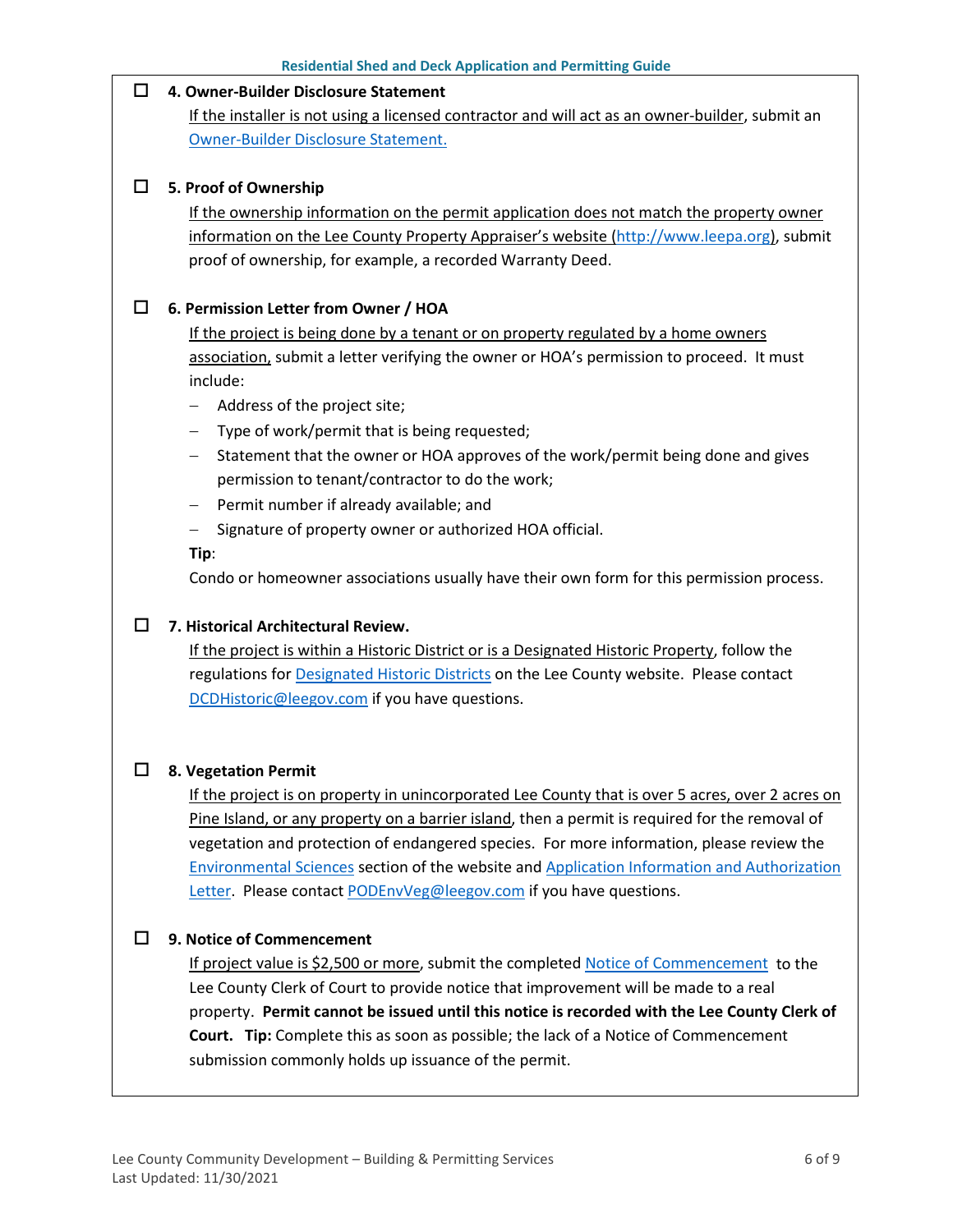## <span id="page-6-0"></span>**4. Understand the Review Process and Track Your Application Completeness Check**

When the application package is first received, it is reviewed for completeness to determine that the general application is complete and that all required documents, signatures, and seals are attached. If the package is incomplete, the applicant must provide missing information before the application package can be forwarded for review.

### **Application Review**

Complete applications are forwarded to multiple functional areas for review.

- eConnect applications can be reviewed simultaneously by the required reviewers.
- Paper applications are reviewed by one person at a time and must be physically handed off among the required reviewers.

Applicants can use [eConnect](https://accelaaca.leegov.com/aca/) at any time to track the progress of the application record through the process, for both Electronic and Paper submittals.

**eConnect Instructions:** Search for your permit application using *My Records*, the *Global Search* or the *Search Applications* under the *Permitting* menu. Click on the record number for your permit application to see the Records Status, Conditions and Record Details.

#### **Notice of Rejection**

If applicable, the final reviewer consolidates all comments and an email notice is sent to the applicant.

**Rejection Notice:** A rejection notice will be sent to the applicant with specific points of failure that must be corrected and resubmitted for approval. Applicants have 30 days to address the points of failure and to resubmit information and documentation. A cover letter addressing the points of failure is required with the resubmittal.

- **Resubmitting an Application via eConnect:** To update the required information and to ensure correct versioning in eConnect, **attachments that are resubmitted should have the same file name as the original.**
- **Resubmitting a Paper Application:** Bring updated documentation to the first floor of the Lee County Public Works Building, 1500 Monroe St., Fort Myers, FL 33901.

#### **Notice of Approval**

**File Verification - Notification**: Staff completes a final document review to determine any outstanding documents and invoice all applicable fees. The "Ready Sheet" outlining outstanding fees and required documents is emailed to the applicant.

## <span id="page-6-1"></span>**5. Receive Your Permit**

Applicants who applied electronically may access their permit(s) and approved plans from [eConnect.](https://accelaaca.leegov.com/aca/)

**eConnect Instructions:** Search for your permit application using *My Records*, the *Global Search* or the *Search Applications u*nder the *Permitting* menu. Click on the record number for your permit application, and select *Attachments.* All documents will be listed. Choose the *Actions*  drop-down to review document details. Click on the document name to open or save.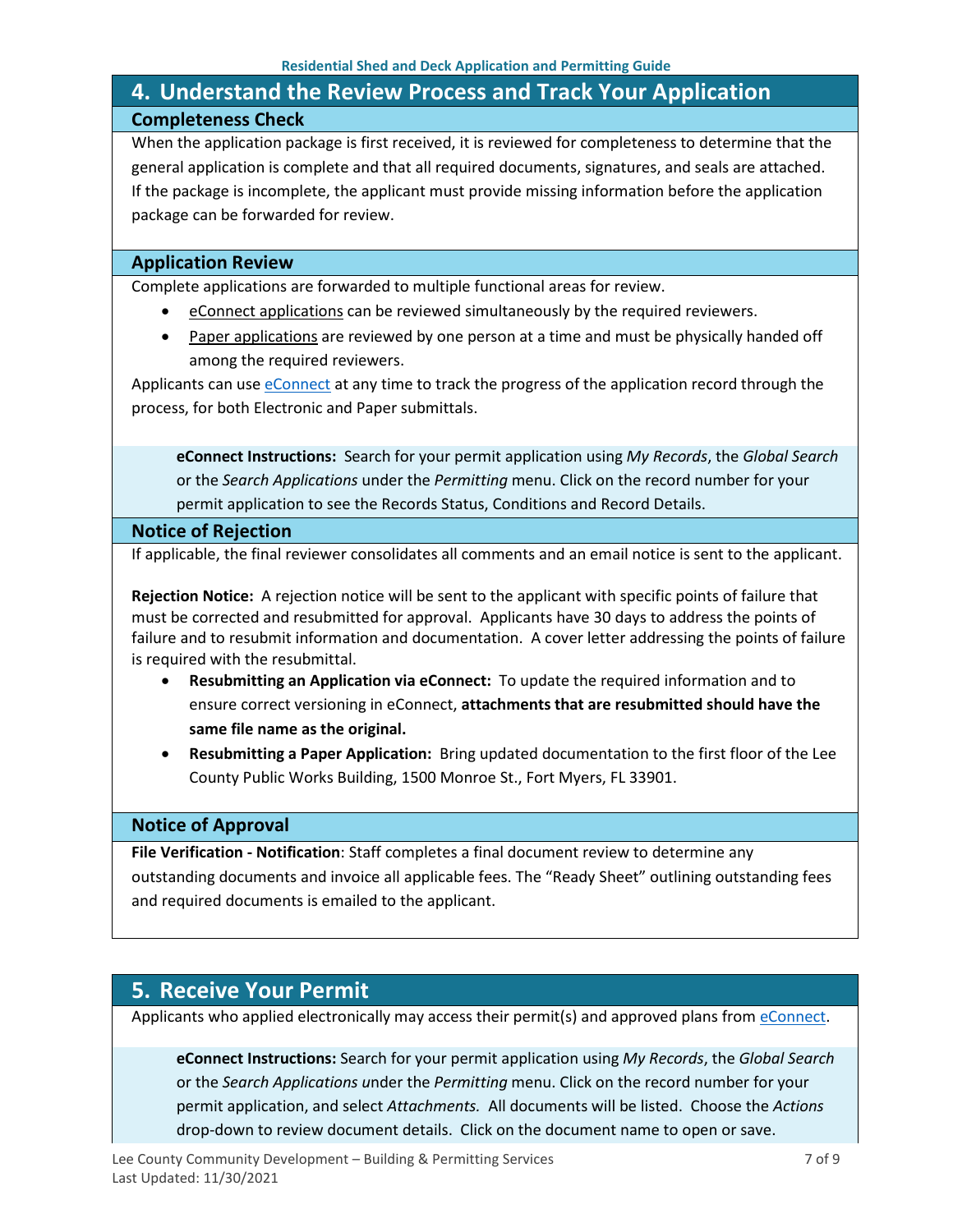#### **Residential Shed and Deck Application and Permitting Guide**

For Paper Applications: The permit and approved plans are issued in person at the Lee County Public Works Building, 1500 Monroe St., Fort Myers, FL 33901.

Note: Owner-Builders are required by Florida Statute to **personally appear** at the Lee County Public Works Building, 1500 Monroe St., Fort Myers, FL 33901 to sign for the building permit regardless of how it was submitted.

Issued permits must pass at least one inspection within 180 days from issuance or the permit will expire.

## <span id="page-7-0"></span>**6. Pay Your Fee(s)**

All payments must be received prior to scheduling an inspection.

### **Payment Options:**

- Make payments through [eConnect](https://accelaaca.leegov.com/aca/)
- Deliver the payment in person to the Lee County Public Works Building, 1500 Monroe St., Fort Myers, FL 33901
- Make a credit card payment by phone, 239-533-8997, option \*.

**Cash is not accepted**; please pay by credit/debit card, check, eCheck, or money order.

**eConnect Instructions:** Search for your permit application using *My Records*, the *Global Search,* or the *Search Applications* under the *Permitting* menu. Click on the record number for your permit application, select the menu option for *Payments* >> *Fees,* then click *Pay Fees*  button, review fees, select *Continue Application*, enter your payment information and click *Submit Payment*.

## <span id="page-7-1"></span>**7. Request Inspection(s)**

Reference the issued permit for a list of the required inspections.

When ready, applicants may request inspections through [eConnect,](https://accelaaca.leegov.com/aca/) as well as by calling the [Automated Inspection System,](https://www.leegov.com/dcd/BldPermitServ/Insp/AutoInsp) 239-533-8997.

The Permit, Approved Plans and Manufacturers' Specifications are required to be onsite during the inspection.

**eConnect Instructions:** Search for your permit application using *My Records*, the *Global Search,* or the *Search Applications* under the *Permitting* menu. Click on the record number for your permit application, select *Inspections* then select the *Schedule or Request an Inspection* button, select the inspection(s) from the list and *Continue.* Select the date and verify the contact and location information, then click *Finish.*

## **Common Inspections Include:**

#### **Deck**

- 101 Foundation/Footing
- 105 Rough Framing
- 106 Final Structural/Building

#### **Shed (Conventional Construction)**